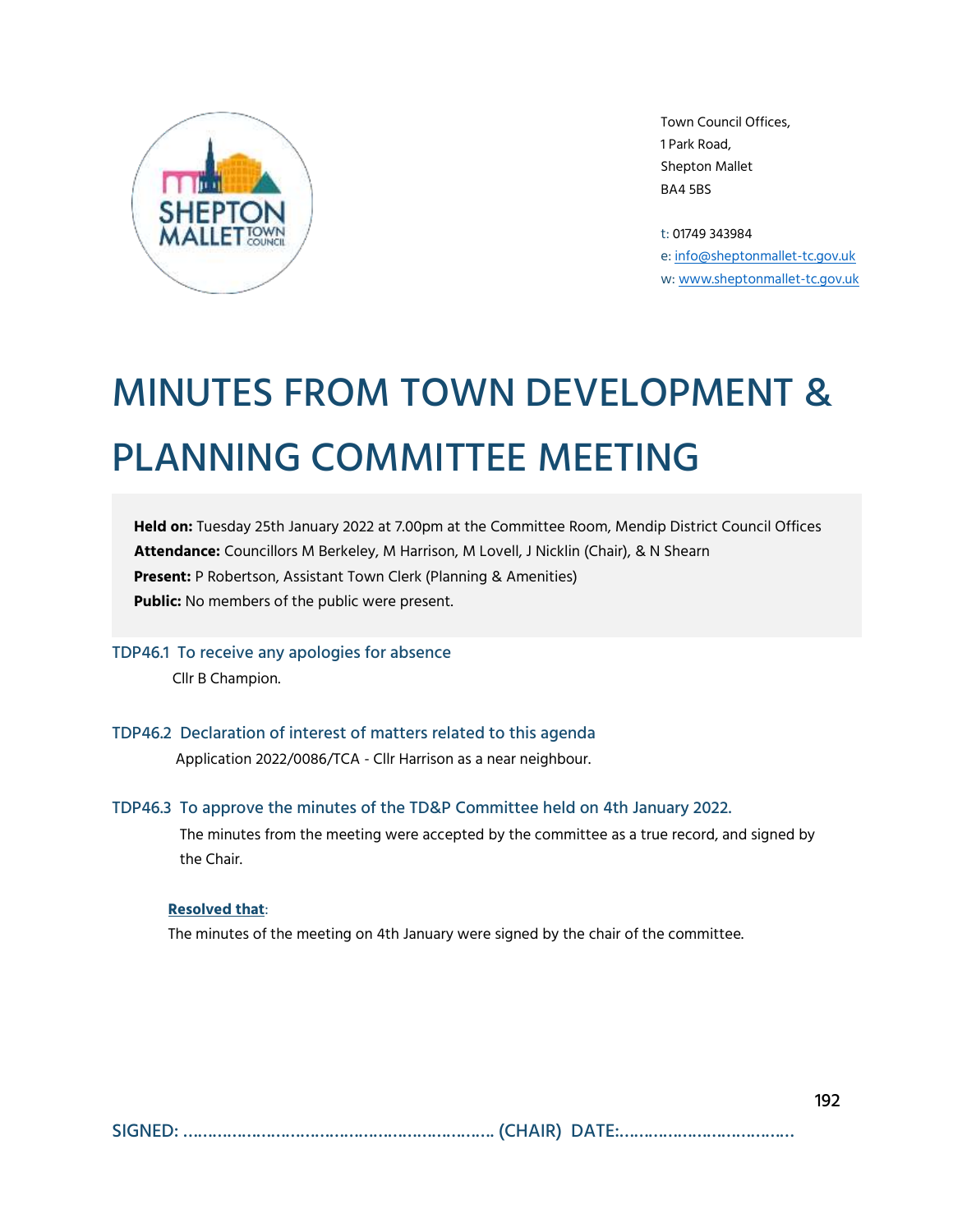| 2021/2475/TPO<br>Bo Walsh         | T1-3 - Cherry Trees - Fell. T4 - Birch - Fell TPO<br>M197.<br>Distribution Centre, Mendip Avenue, Shepton<br>Mallet, BA4 4PE                                                                                                         | Members supported this<br>application, subject to Tree<br>Officer approval and subject<br>to the condition that<br>replacement trees are planted<br>as indicated in the submission. |
|-----------------------------------|--------------------------------------------------------------------------------------------------------------------------------------------------------------------------------------------------------------------------------------|-------------------------------------------------------------------------------------------------------------------------------------------------------------------------------------|
| 2022/0043/TCA<br>Bo Walsh         | T1 - Poplar, Pollard to approx. 6 to 8m<br>T2 - Rowan, reduce to height approx. 3m<br>Sunny Mount, Ham Lane, Shepton Mallet, BA4<br>5JW                                                                                              | Members supported this<br>application, subject to Tree<br>Officer approval.                                                                                                         |
| 2022/0046/TCA<br>Bo Walsh         | T1 - Plane - Fell.<br>The Farmhouse Field Farm Cannards Grave<br>Road Shepton Mallet                                                                                                                                                 | Members did not support this<br>application as there are no<br>supporting documents<br>available on the Planning<br>Portal.                                                         |
| 2021/2924/HSE<br>Jennifer Alvis   | Conversion of the existing loft to create a<br>new habitable area with flat roof dormer to<br>the rear elevation. New ground floor rear<br>extension to replace the existing<br>conservatory.<br>6 Cornhill, Shepton Mallet, BA4 5LT | Members supported this<br>application.                                                                                                                                              |
| 2021/2695/FUL<br>Carlton Langford | Erection of a detached dwelling.<br>Cannards Grave Farmhouse, Whitstone Hill to<br>Fosse Way, Shepton Mallet                                                                                                                         | Members supported this<br>application.                                                                                                                                              |

# TDP46.4 Planning Matters - Applications for consideration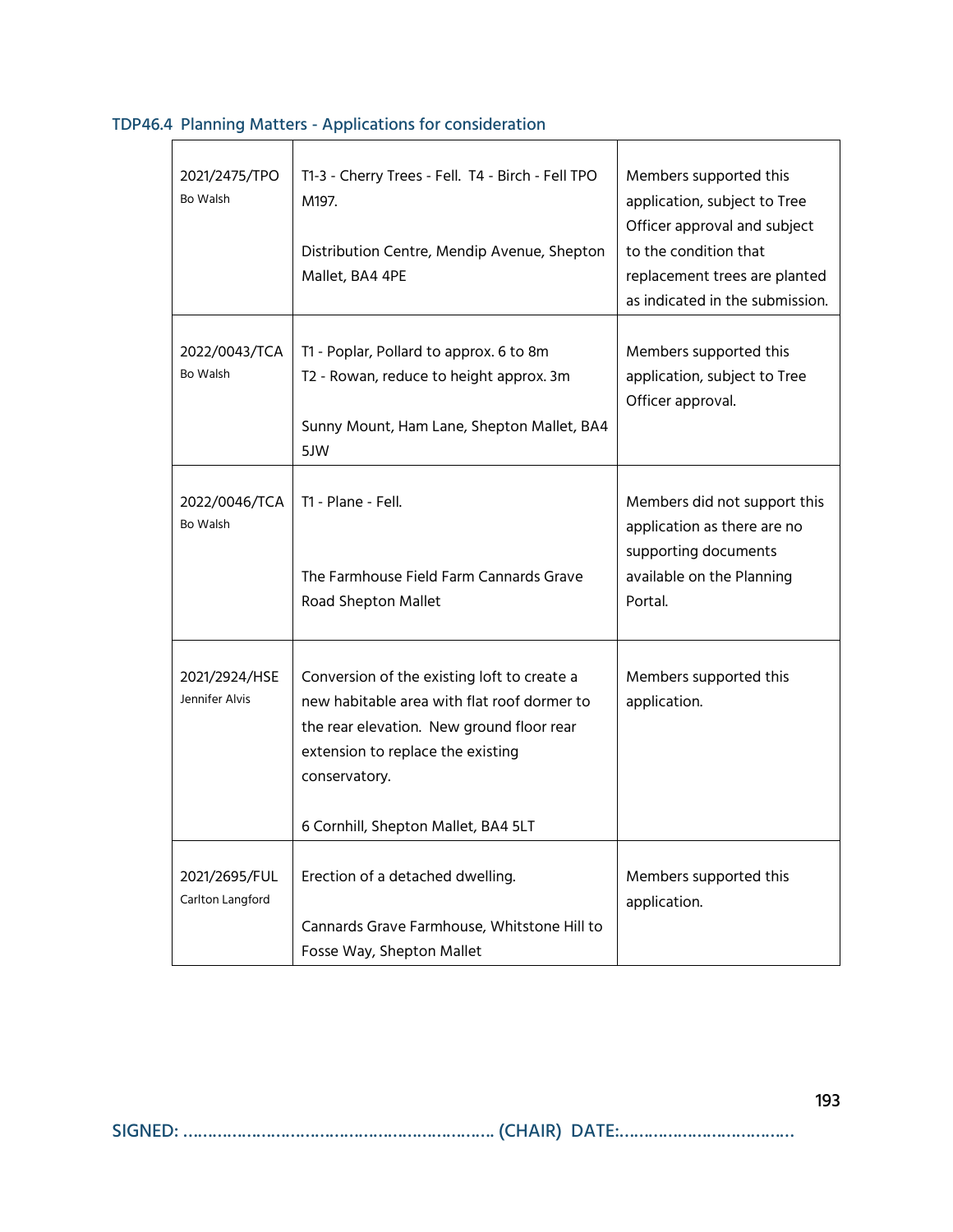| 2022/0078/HSE<br>Josh Cawsey | Erection of a double garage/store.<br>4 Bath Road, Downside, Shepton Mallet, BA4<br>4JX                                                                                                                                                               | Members did not support this<br>application. It is indicated that<br>trees will be removed but<br>there is no supporting<br>evidence on the Planning<br>Portal. If trees are to be<br>removed, members would<br>only support subject to Tree<br>Officer approval. |
|------------------------------|-------------------------------------------------------------------------------------------------------------------------------------------------------------------------------------------------------------------------------------------------------|-------------------------------------------------------------------------------------------------------------------------------------------------------------------------------------------------------------------------------------------------------------------|
| 2022/0083/TPO<br>Bo Walsh    | TPO M1122 - Yew (tag 401) - Reduce the<br>length of the branches that extend towards<br>the house by 1-2m to the south and south-<br>west. Also remove all dead wood from the<br>crown.<br>Woodbourne House, West Shepton, Shepton<br>Mallet, BA4 5UN | Members supported this<br>application, subject to Tree<br>Officer approval.                                                                                                                                                                                       |
| 2022/0086/TCA<br>Bo Walsh    | Ash (T1) - fell to ground level.<br>Ash (G1) - fell to ground level.<br>St Sales House, Draycott Road, Shepton<br>Mallet, BA4 5HS                                                                                                                     | Members supported this<br>application, subject to<br>confirmation that the reason<br>for felling is Ash dieback as it<br>is not specified in the<br>application documents.<br>Members would like some<br>replacement planting to be<br>carried out.               |
| 2021/1271/FUL<br>Josh Cawsey | Re-consultation:<br>Re-roofing of the south aisle roof including<br>the installation of photovoltaic panels.<br>Church of St Peter & St Paul, Market Place,<br>Shepton Mallet                                                                         | Members supported this<br>application.                                                                                                                                                                                                                            |